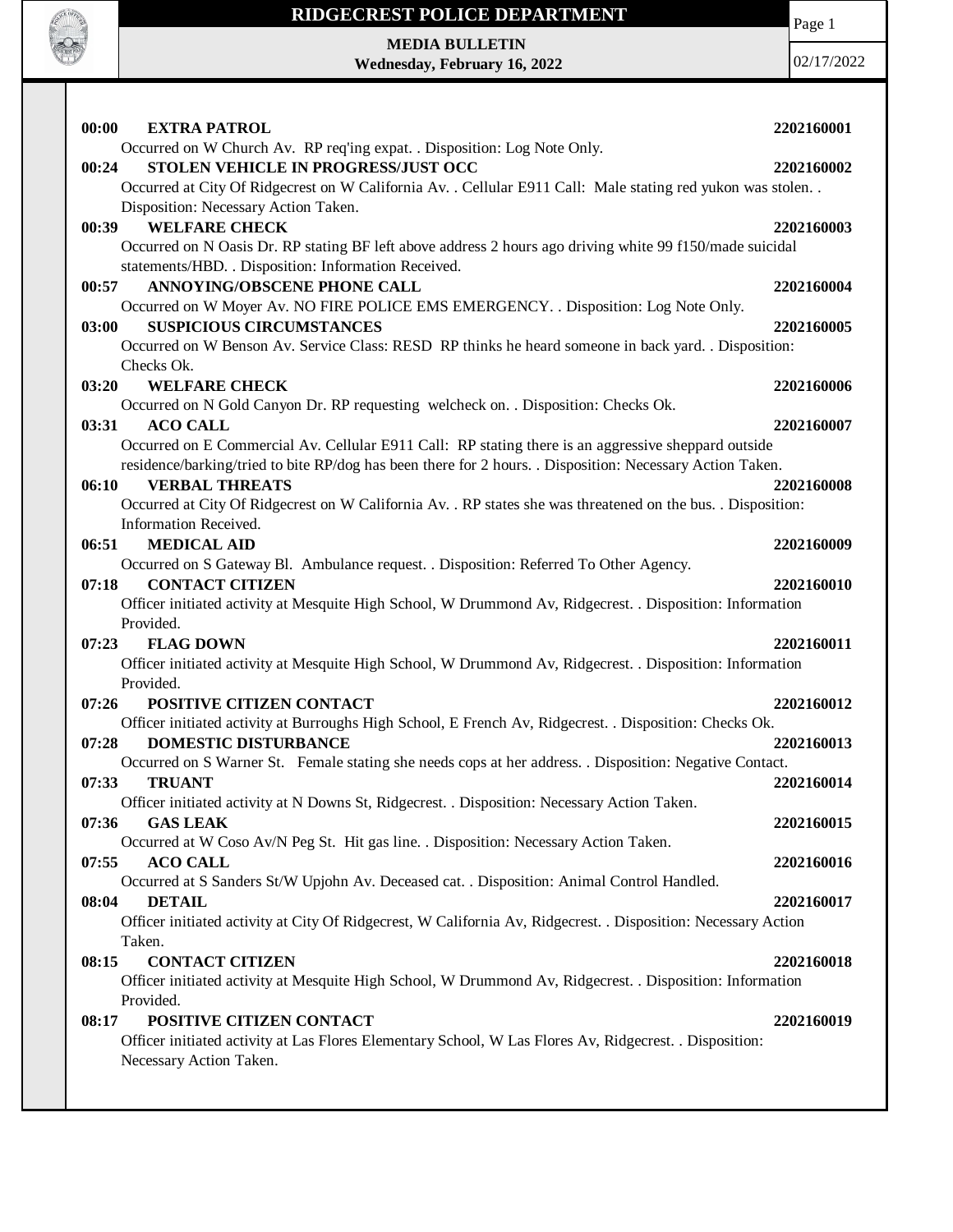

**MEDIA BULLETIN Wednesday, February 16, 2022** Page 2

| 08:29<br><b>INFORMATION</b>                          |                                                                                                               | 2202160020 |
|------------------------------------------------------|---------------------------------------------------------------------------------------------------------------|------------|
|                                                      | Occurred at W Bowman Rd/S Norma St. RP states that there is a gate open to the storm drain and it is slightly |            |
|                                                      | in the road. . Disposition: Necessary Action Taken.                                                           |            |
| <b>SUSPICIOUS PERSON</b><br>08:36                    |                                                                                                               | 2202160021 |
|                                                      | Occurred at Faller Elementary School on W Upjohn Av. . Rp states that there was a WMA/bald/ black shirt/      |            |
|                                                      | standing in the parent parking lot pacing back n forth and now walked over to the lot right across from the   |            |
| street on Guam. . Disposition: Cancelled by RP.      |                                                                                                               |            |
| 08:55<br><b>CONTACT CITIZEN</b>                      |                                                                                                               | 2202160022 |
|                                                      | Officer initiated activity at Burroughs High School, E French Av, Ridgecrest. . Disposition: Information      |            |
| Provided.                                            |                                                                                                               |            |
| <b>FLAG DOWN</b><br>09:06                            |                                                                                                               | 2202160023 |
|                                                      | Officer initiated activity at N Norma St/W Las Flores Av, Ridgecrest. . Disposition: Checks Ok.               |            |
| <b>CPS REFERRAL</b><br>09:12                         |                                                                                                               | 2202160024 |
|                                                      | Occurred at City Of Ridgecrest on W California Av. . Referral Number 0437-2069-6665-0139816. . Disposition:   |            |
| Report Taken.                                        |                                                                                                               |            |
| <b>ACO CALL</b><br>09:12                             |                                                                                                               | 2202160025 |
|                                                      | Occurred at S Warner St/W Wilson Av. Loose small brown dog running in the street. . Disposition: Checks Ok.   |            |
| 09:15<br><b>TRAFFIC STOP</b>                         |                                                                                                               | 2202160026 |
|                                                      | Officer initiated activity at N Chelsea Av, Ridgecrest. (Hundred block.). Disposition: Warning (Cite/Verbal). |            |
| <b>CONTACT CITIZEN</b><br>09:20                      |                                                                                                               | 2202160027 |
|                                                      | Occurred at City Of Ridgecrest on W California Av. . CALL RP/would like to speak to P6 regarding two          |            |
|                                                      | incidents/RP is available anytime after 10am. . Disposition: Information Provided.                            |            |
| 09:33<br><b>CONTACT CITIZEN</b>                      |                                                                                                               | 2202160028 |
|                                                      | Occurred at S Sunland St/E Ridgecrest Bl. CALL RP/rp would like to know if we can remove a mattress from the  |            |
| area. . Disposition: Information Provided.           |                                                                                                               |            |
| <b>CONTACT CITIZEN</b><br>09:35                      |                                                                                                               | 2202160029 |
|                                                      | Occurred at City Of Ridgecrest on W California Av. . RP brought daughter last week to be cited on warrants    |            |
|                                                      | and the court is saying she has more. . Disposition: Information Provided.                                    |            |
| <b>ACO CALL</b><br>09:58                             |                                                                                                               | 2202160030 |
|                                                      | Officer initiated activity at W Church Av, Ridgecrest. Loose dog. . Disposition: Animal Control Handled.      |            |
| <b>CONTACT CITIZEN</b><br>10:00                      |                                                                                                               | 2202160031 |
|                                                      | Officer initiated activity at Murray Middle School, E Drummond Av, Ridgecrest. . Disposition: Information     |            |
| Provided.                                            |                                                                                                               |            |
| 10:13<br><b>ACO CALL</b>                             |                                                                                                               | 2202160032 |
|                                                      | Officer initiated activity at S Richmond Rd, Ridgecrest. (Hundred block.) 2 loose dogs. . Disposition: Animal |            |
| Control Handled.<br><b>SUBPOENA SERVICE</b><br>10:19 |                                                                                                               |            |
|                                                      |                                                                                                               | 2202160033 |
| <b>CONTACT CITIZEN</b><br>10:22                      | Officer initiated activity at W Nancy Av, Ridgecrest. . Disposition: Negative Contact.                        | 2202160034 |
|                                                      | Occurred on W Denise Av. Rp would like to speak with an officer contact via 21. Disposition: Information      |            |
| Provided.                                            |                                                                                                               |            |
| 10:24<br><b>CONTACT CITIZEN</b>                      |                                                                                                               | 2202160035 |
|                                                      | Occurred at City Of Ridgecrest on W California Av. . Rp in the lobby-would like to provide more evidence. .   |            |
| Disposition: Necessary Action Taken.                 |                                                                                                               |            |
| 10:27<br><b>SUBPOENA SERVICE</b>                     |                                                                                                               | 2202160036 |
|                                                      | Officer initiated activity at S Porter St, Ridgecrest. . Disposition: Negative Contact.                       |            |
| <b>WELFARE CHECK</b><br>10:28                        |                                                                                                               | 2202160037 |
|                                                      | Occurred on W Sullivan Av. Welck on. . Disposition: Negative Contact.                                         |            |
|                                                      |                                                                                                               |            |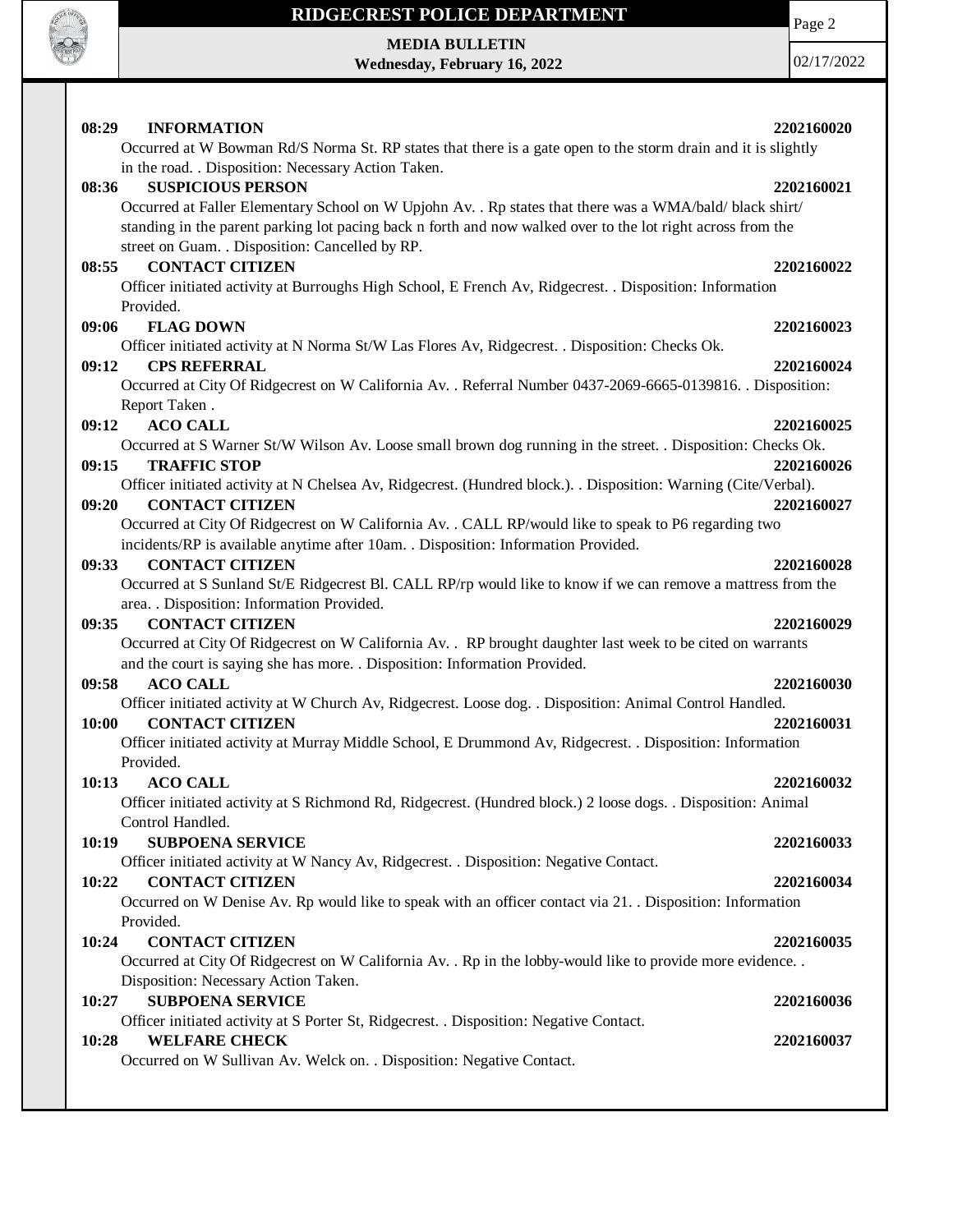

Page 3

**MEDIA BULLETIN Wednesday, February 16, 2022**

| 10:39<br><b>THEFT</b><br>Occurred at City Of Ridgecrest on W California Av. . CALL RP/states someone hacked his computer and bank                                                                                                                                   | 2202160038 |
|---------------------------------------------------------------------------------------------------------------------------------------------------------------------------------------------------------------------------------------------------------------------|------------|
| account and took money. . Disposition: Information Provided.<br>10:40<br><b>SUBPOENA SERVICE</b><br>Officer initiated activity at S Sunland St, Ridgecrest. . Disposition: Negative Contact.                                                                        | 2202160039 |
| POSITIVE CITIZEN CONTACT<br>10:42<br>Officer initiated activity at Murray Middle School, E Drummond Av, Ridgecrest. . Disposition: Necessary<br>Action Taken.                                                                                                       | 2202160040 |
| <b>SUBPOENA SERVICE</b><br>10:47<br>Officer initiated activity at S Gateway Bl, Ridgecrest. . Disposition: Negative Contact.                                                                                                                                        | 2202160041 |
| 10:49<br><b>VEHICLE CHECK</b><br>Officer initiated activity at Burroughs High School, E French Av, Ridgecrest. . Disposition: Checks Ok.                                                                                                                            | 2202160042 |
| <b>CONTACT CITIZEN</b><br>10:53<br>Officer initiated activity at Mesquite High School, W Drummond Av, Ridgecrest. . Disposition: Gone On                                                                                                                            | 2202160043 |
| Arrival.<br>10:53<br><b>SUBPOENA SERVICE</b><br>Officer initiated activity at E Commercial Av, Ridgecrest. . Disposition: Negative Contact.                                                                                                                         | 2202160044 |
| <b>CPS REFERRAL</b><br>10:58<br>Officer initiated activity at S Sunset St, Ridgecrest. . Disposition: Negative Contact.                                                                                                                                             | 2202160045 |
| <b>WELFARE CHECK</b><br>11:10<br>Occurred at Jess Mini Mart on S China Lake Bl. . Rp states a WMA/brown hair/blue jacket, is sitting on the<br>sidewalk and he doesn't look well/rp requesting we check on him and make sure hes okay. . Disposition:<br>Checks Ok. | 2202160046 |
| 11:11<br><b>FOUND PROPERTY</b><br>Occurred on N Norma St. Rp states there is a shopping cart full of items across the street from snow<br>orthodontics and would like us to check it out in case the items are stolen. . Disposition: Log Note Only.                | 2202160047 |
| 11:13<br>911 WIRELESS CALL<br>Occurred at Hwy 14 on (Unknown Address). . CHP request. . Disposition: Referred To Other Agency.                                                                                                                                      | 2202160048 |
| 11:16<br><b>TRUANT</b><br>Officer initiated activity at Tennis Courts, E French Av, Ridgecrest. . Disposition: Checks Ok.                                                                                                                                           | 2202160049 |
| <b>CONTACT CITIZEN</b><br>11:17<br>Occurred at City Of Ridgecrest on W California Av. . CALL RP/would like to speak to P1 regarding a TC report.<br>. Disposition: Information Received.                                                                            | 2202160050 |
| 11:29<br><b>FOLLOW UP</b><br>Officer initiated activity at W Haloid Av, Ridgecrest. . Disposition: Follow Up Completed.                                                                                                                                             | 2202160051 |
| <b>CONTACT CITIZEN</b><br>11:29<br>Occurred at City Of Ridgecrest on W California Av. . CALL RP/requesting to speak to WC. . Disposition:<br>Information Received.                                                                                                  | 2202160052 |
| 11:31<br><b>TRAFFIC STOP</b><br>Officer initiated activity at S Norma St, Ridgecrest. (Hundred block.). . Disposition: Citation.                                                                                                                                    | 2202160053 |
| 11:37<br><b>SUICIDAL SUBJECT</b><br>Occurred at City Of Ridgecrest on W California Av. . RP has more information regarding 2202160003. .                                                                                                                            | 2202160054 |
| Disposition: Information Provided.<br><b>BURGLARY ALARM</b><br>11:48                                                                                                                                                                                                | 2202160055 |
| Occurred on W Cobria Pl. AOA: Garage motion. . Disposition: False Alarm.<br>11:55<br><b>CONTACT CITIZEN</b><br>Officer initiated activity at N Norma St, Ridgecrest. . Disposition: Information Received.                                                           | 2202160056 |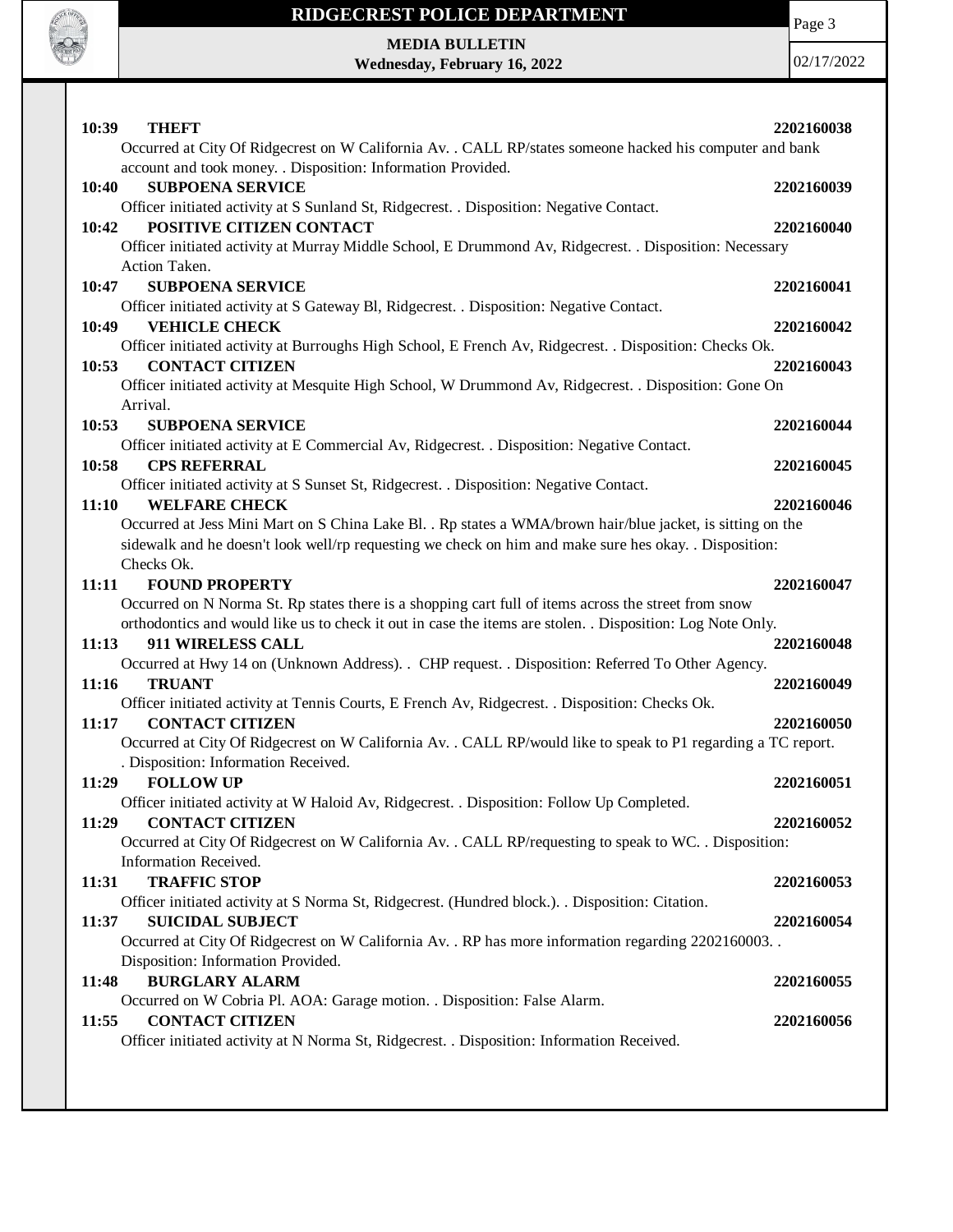

Page 4

**MEDIA BULLETIN Wednesday, February 16, 2022**

| 12:07 | <b>HOME VISIT</b><br>Officer initiated activity at Larkspur Apartments, S Downs St, Ridgecrest. Assisted by SSUSD employee. .                                                                                              | 2202160057 |
|-------|----------------------------------------------------------------------------------------------------------------------------------------------------------------------------------------------------------------------------|------------|
| 12:09 | Disposition: Information Provided.<br><b>FRAUDULENT REPORT</b><br>Occurred at City Of Ridgecrest on W California Av. . Rp in lobby would like to report bad checks taken at mini<br>mart. . Disposition: Negative Contact. | 2202160058 |
| 12:17 | <b>EXTRA PATROL</b><br>Officer initiated activity at Tennis Courts, E French Av, Ridgecrest. . Disposition: Checks Ok.                                                                                                     | 2202160059 |
| 12:18 | <b>HOME VISIT</b>                                                                                                                                                                                                          | 2202160060 |
| 12:29 | Officer initiated activity at W Burns Av, Ridgecrest. . Disposition: Information Provided.<br><b>EXTRA PATROL</b>                                                                                                          | 2202160061 |
|       | Officer initiated activity at Stater Brothers #109, N China Lake Bl, Ridgecrest. . Disposition: Checks Ok.                                                                                                                 |            |
| 12:42 | POSITIVE CITIZEN CONTACT                                                                                                                                                                                                   | 2202160062 |
|       | Officer initiated activity at Mesquite High School, W Drummond Av, Ridgecrest. . Disposition: Necessary                                                                                                                    |            |
| 12:49 | Action Taken.<br><b>INFORMATION</b>                                                                                                                                                                                        | 2202160063 |
|       | Occurred on N Oasis Dr. . Disposition: Information Received.                                                                                                                                                               |            |
| 12:50 | <b>VEHICLE CHECK</b>                                                                                                                                                                                                       | 2202160064 |
|       | Officer initiated activity at Burroughs High School, E French Av, Ridgecrest. . Disposition: Checks Ok.                                                                                                                    |            |
| 12:52 | <b>DISTURBANCE</b>                                                                                                                                                                                                         | 2202160065 |
|       | Officer initiated activity at Burroughs High School, E French Av, Ridgecrest. . Disposition: Necessary Action                                                                                                              |            |
|       | Taken.                                                                                                                                                                                                                     |            |
| 13:06 | <b>MESSAGE DELIVERY</b>                                                                                                                                                                                                    | 2202160066 |
|       | Occurred on W Wildrose Av. . Disposition: Necessary Action Taken.                                                                                                                                                          |            |
| 13:07 | <b>WELFARE CHECK</b>                                                                                                                                                                                                       | 2202160067 |
|       | Occurred at Faller Elementary School on W Upjohn Av. . RP would like us to check on her son. . Disposition:<br>Checks Ok.                                                                                                  |            |
| 13:13 | <b>WELFARE CHECK</b>                                                                                                                                                                                                       | 2202160068 |
|       | Occurred on N Oasis Dr. Information received. . Disposition: Unfounded.                                                                                                                                                    |            |
| 13:35 | <b>WELFARE CHECK</b>                                                                                                                                                                                                       | 2202160069 |
|       | Occurred on N Scott St. (Hundred block.) Well check requested on subj at the home. . Disposition: Checks Ok.                                                                                                               |            |
| 13:38 | <b>CONTACT CITIZEN</b>                                                                                                                                                                                                     | 2202160070 |
|       | Officer initiated activity at James Monroe Middle School, W Church Av, Ridgecrest. . Disposition: Information                                                                                                              |            |
|       | Provided.                                                                                                                                                                                                                  |            |
| 13:39 | <b>CONTACT CITIZEN</b>                                                                                                                                                                                                     | 2202160071 |
|       | Occurred on W Church Av. RP wants contact via 21. . Disposition: Information Received.                                                                                                                                     |            |
| 13:43 | <b>CONTACT CITIZEN</b><br>Officer initiated activity at Burroughs High School, E French Av, Ridgecrest. Juv wanting a RO. . Disposition:                                                                                   | 2202160072 |
|       | Information Provided.                                                                                                                                                                                                      |            |
| 13:48 | 290 REGISTRANT                                                                                                                                                                                                             | 2202160073 |
|       | Occurred at City Of Ridgecrest on W California Av. Disposition: Necessary Action Taken.                                                                                                                                    |            |
| 14:08 | 911 WIRELESS CALL                                                                                                                                                                                                          | 2202160074 |
|       | Occurred on W Reeves Av. Cellular E911 Call: Service Class: WPH2 Med Aid. . Disposition: Referred To Other                                                                                                                 |            |
|       | Agency.                                                                                                                                                                                                                    |            |
| 14:21 | <b>CONTACT CITIZEN</b>                                                                                                                                                                                                     | 2202160075 |
|       | Officer initiated activity at Faller Elementary School, W Upjohn Av, Ridgecrest. . Disposition: Necessary<br>Action Taken.                                                                                                 |            |
|       |                                                                                                                                                                                                                            |            |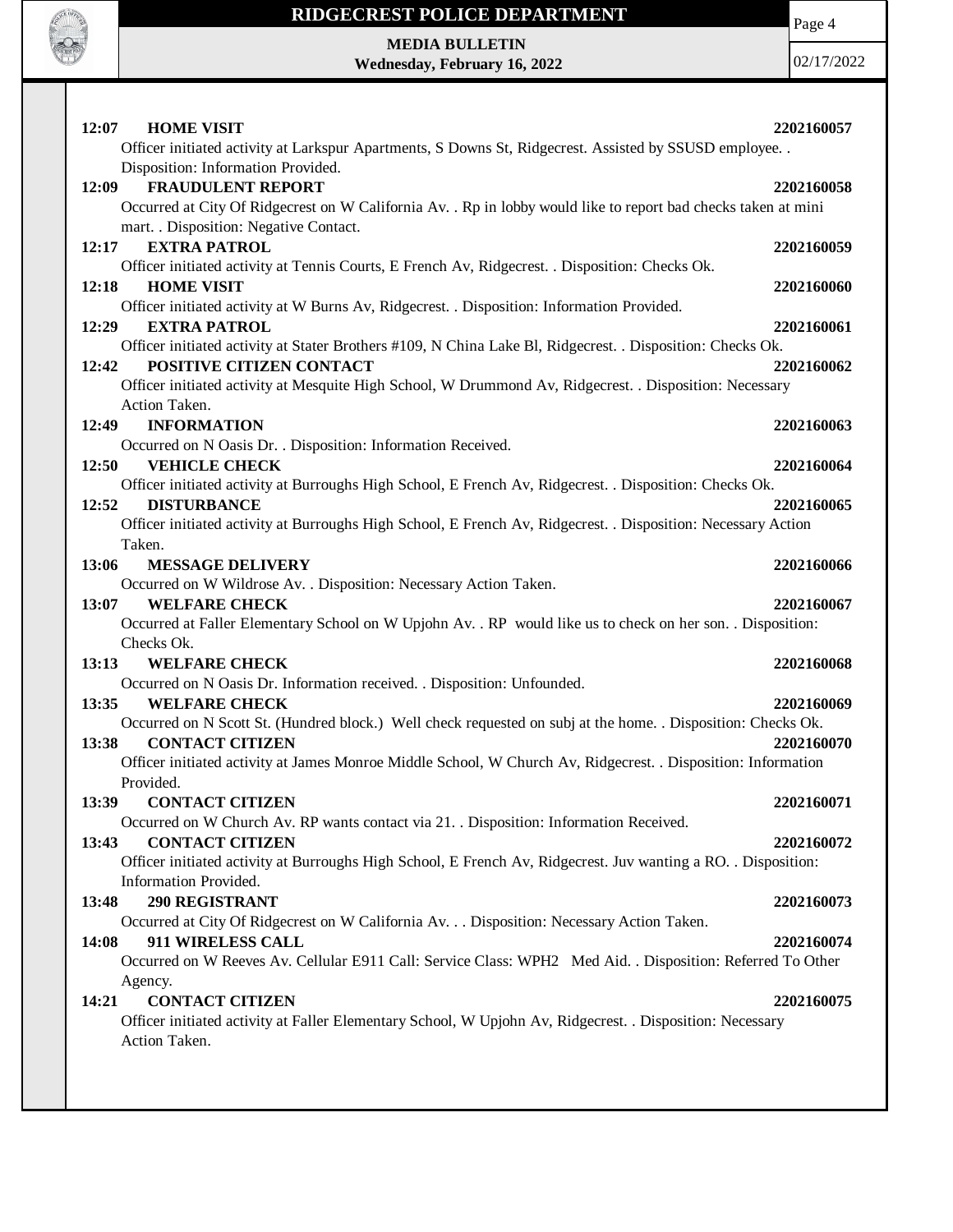

**MEDIA BULLETIN Wednesday, February 16, 2022** Page 5

| 14:29<br>911 WIRELESS CALL<br>Occurred at City Of Ridgecrest on E California Av/S Orchard St. . Cellular E911 Call: Lat:35.620899 Lon:- | 2202160076 |
|-----------------------------------------------------------------------------------------------------------------------------------------|------------|
| 117.65296Service Class: WPH2 Two hangups, no voice contact. . Disposition: Log Note Only.                                               |            |
| <b>WARRANT ARREST</b><br>14:35                                                                                                          | 2202160077 |
| Occurred at City Of Ridgecrest on W California Av. . SA/Carson, Carter Vick 08/16/1985 Booked KCJ Mojave                                |            |
| on 6 warrants:                                                                                                                          |            |
| RF008492A Bail/25K Chg/452(b) PC                                                                                                        |            |
| RM051128A Bail/10K Chgs/11364/11377(a) HS /853.7 PC                                                                                     |            |
| RM051305A Bail/10K Chgs/11364/11377(a) HS/853.7 PC                                                                                      |            |
| RM053044A Bail/10K Chg/452(d) PC                                                                                                        |            |
| RM054040A Bail/10K Chg/273.6(a) PC                                                                                                      |            |
| RM054948A Bail/62,500 Chgs/594(b)(2)(a)/273a(b)/273.6(a)/273.5(a) PC Supp 21-1834. . Disposition: Arrest                                |            |
| Made.                                                                                                                                   |            |
| <b>WELFARE CHECK</b><br>14:36                                                                                                           | 2202160078 |
| Occurred at Dollar Tree Stores on N China Lake Bl. . (Hundred block.) Cellular E911 Call: Service Class: WPH2                           |            |
| Female sitting by entrance of Dollar Tree. WFA/dark jacket/dark pants hunched over. . Disposition: Checks                               |            |
| Ok.                                                                                                                                     |            |
| 14:46<br>RUNAWAY/OUT OF CONTROL JUVENILE                                                                                                | 2202160079 |
| Officer initiated activity at Burroughs High School, E French Av, Ridgecrest. . Disposition: Report Taken.                              |            |
| <b>CONTACT CITIZEN</b><br>14:46                                                                                                         | 2202160080 |
| Occurred on W California Av. Rp req info regarding her child. . Disposition: Information Provided.                                      |            |
| 14:54<br><b>MEDICAL AID</b>                                                                                                             | 2202160081 |
| Occurred on N Wayne St. Cellular E911 Call: Service Class: W911 Ambulance request. . Disposition: Referred                              |            |
| To Other Agency.                                                                                                                        |            |
| <b>CONTACT CITIZEN</b><br>14:58                                                                                                         | 2202160082 |
| Occurred at James Monroe Middle School on W Church Av. . Contact via 21. . Disposition: Information                                     |            |
| Provided.                                                                                                                               |            |
| 15:00<br><b>ACO CALL</b>                                                                                                                | 2202160083 |
| Officer initiated activity at W Langley Av, Ridgecrest. Confined dog. . Disposition: Animal Control Handled.                            |            |
| 15:11<br><b>Mental Health Evaluation</b>                                                                                                | 2202160084 |
| Occurred on N Heritage Dr. RP would like an officer to come by and talk to her son. . Disposition: Information                          |            |
| Provided.                                                                                                                               |            |
| 15:18<br><b>ATTEMPT WARRANT SERVICE</b>                                                                                                 | 2202160085 |
| Officer initiated activity at China Lake Trailer Park, W Moyer Av, Ridgecrest. . Disposition: Negative Contact.                         |            |
| 15:25 ATTEMPT WARRANT SERVICE                                                                                                           | 2202160086 |
| Officer initiated activity at Arrowhead Mobile Home Park, N Norma St, Ridgecrest. . Disposition: Negative                               |            |
| Contact.                                                                                                                                |            |
| 15:27<br><b>HARASSMENT</b>                                                                                                              | 2202160087 |
| Occurred on W Upjohn Av. RP says that is harassing him -contact via 21. Disposition: Information Provided.                              |            |
| 16:00<br><b>WARRANT ARREST</b>                                                                                                          | 2202160088 |
| Officer initiated activity at W Ward Av, Ridgecrest. SA/Scott, Vanessa Marie 10/03/78                                                   |            |
| WNO/RM055610A Chgs/ VC 22450(A); VC 12500(A) Bail/500.00                                                                                |            |
| Cited/rel'd at scene. . Disposition: Arrest Made.                                                                                       |            |
| <b>TRAFFIC HAZARD</b><br>16:01                                                                                                          | 2202160089 |
| Occurred at W Inyokern Rd/N Jacks Ranch Rd. WMA/RED SHIRT IN HAND/JEANS/acting erratic and                                              |            |
| walking in the middle of the east bound lanes /rp states the subject is just east of jacks ranch. Disposition:                          |            |
| Referred To Other Agency.                                                                                                               |            |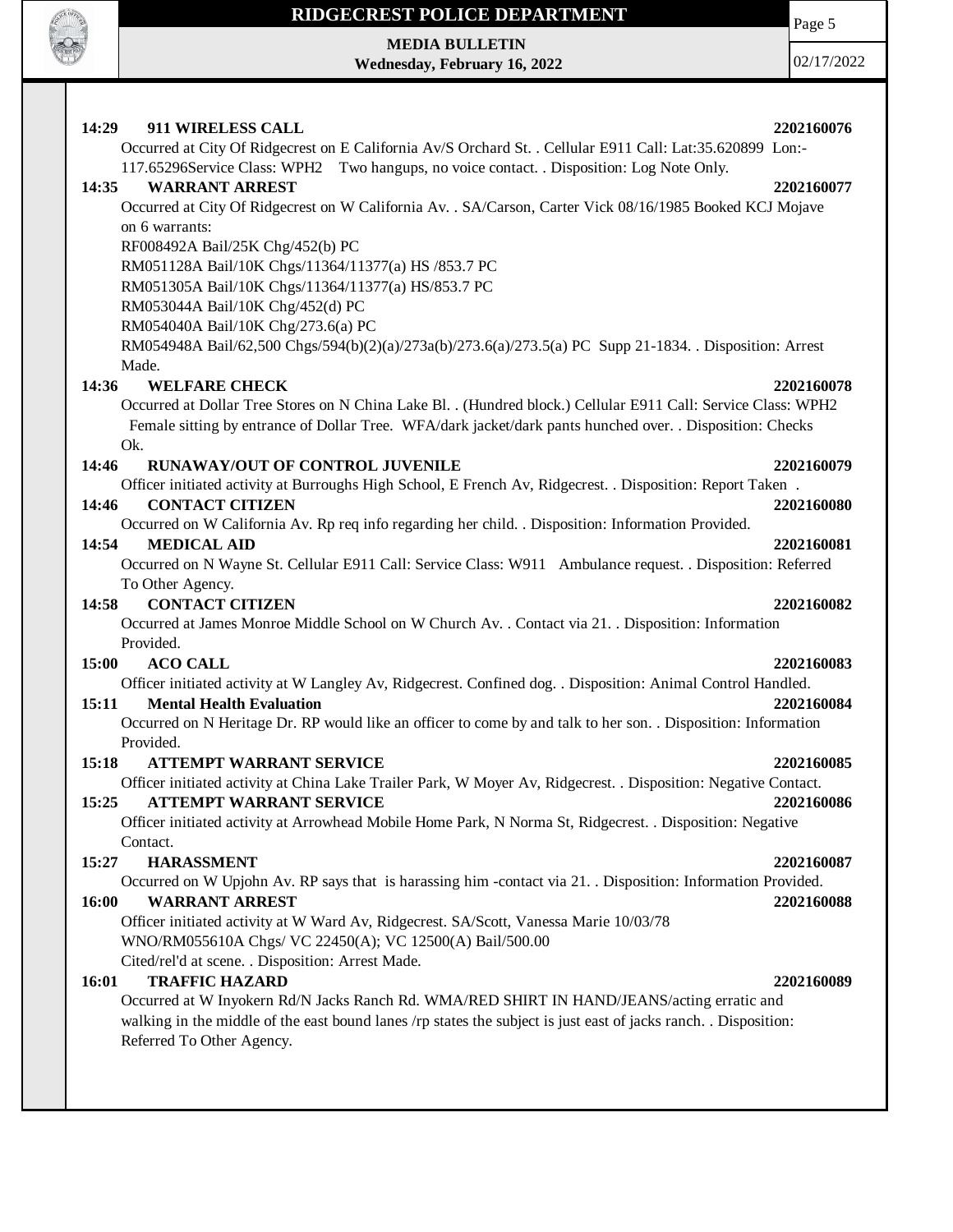

**MEDIA BULLETIN Wednesday, February 16, 2022**

| <b>FOUND PROPERTY</b><br>16:08<br>Occurred at E Ridgecrest Bl/N Gold Canyon Dr. RP FOUND A WALLET AND BROUGHT IT TO THE PD. .                                                                                                                                                                                                                                              | 2202160090               |
|----------------------------------------------------------------------------------------------------------------------------------------------------------------------------------------------------------------------------------------------------------------------------------------------------------------------------------------------------------------------------|--------------------------|
| Disposition: Necessary Action Taken.<br>911 WIRELESS CALL<br>16:12<br>Occurred at City Of Ridgecrest on W Langley Av/S Inyo St. Silence. Disconnect. . Disposition: Log Note                                                                                                                                                                                               | 2202160091               |
| Only.<br><b>WELFARE CHECK</b><br>16:14<br>Occurred at Desert Willow Apts on N El Prado St. . RP requesting a WELCK. . Disposition: Necessary Action                                                                                                                                                                                                                        | 2202160092               |
| Taken.<br>16:15<br><b>911 WIRELESS CALL</b><br>Occurred at City Of Ridgecrest on W California Av. . Cellular E911 Call: Service Class: W911                                                                                                                                                                                                                                | 2202160093<br>Someone    |
| saying a single muffled word, followed by a hang up. . Disposition: Log Note Only.<br><b>MEDICAL AID</b><br>16:15<br>Occurred at Dollar Tree Stores on N China Lake Bl. . Med Aid. . Disposition: Referred To Other Agency.<br>16:26<br><b>ACO CALL</b><br>Officer initiated activity at W Coral Av, Ridgecrest. (Hundred block.) loose dog. . Disposition: Animal Control | 2202160094<br>2202160095 |
| Handled.<br>16:27<br><b>CIVIL PROBLEM</b><br>Occurred on W California Av. RP calling 9-1-1 for non emergency. . Disposition: Necessary Action Taken.<br><b>KEEP THE PEACE</b><br>16:31                                                                                                                                                                                     | 2202160096<br>2202160097 |
| Occurred on E Commercial Av. RP enrt to pick up vehicle, stating he has pink slip showing he owns the<br>vehicle. . Disposition: Negative Contact.<br><b>KEEP THE PEACE</b><br>16:50<br>Occurred on E Commercial Av. RP enrt to pick up vehicle he states he has pink slip. See 0097. Disposition:<br>Necessary Action Taken.                                              | 2202160098               |
| <b>CONTACT CITIZEN</b><br>17:10<br>Occurred on N Sierra View St. RP requests officer come to her residence. . Disposition: Information Provided.<br>17:25<br><b>HARASSMENT</b><br>Occurred at City Of Ridgecrest on W California Av. . Rp wanted to report daughter being harrassed. .                                                                                     | 2202160099<br>2202160100 |
| Disposition: Information Received.<br>911 HANG UP<br>17:35<br>Occurred at City Of Ridgecrest on W California Av. .                                                                                                                                                                                                                                                         | 2202160101               |
| Rustling sounds heard, a child said "mama". . Disposition: Log Note Only.<br><b>CONTACT CITIZEN</b><br>17:40<br>Occurred at City Of Ridgecrest on W California Av. . 22-317 RP has further information. Call RP. . Disposition:                                                                                                                                            | 2202160102               |
| Information Provided.<br>17:41<br><b>TERRORIST THREATS</b><br>Occurred at The Barn 2 on N China Lake Bl. . Rp said a wma, sandy blonde hair, 6'0" black jacket, black pants;                                                                                                                                                                                               | 2202160103               |
| threatened to shoot him with a gun. . Disposition: Report Taken .<br>17:46<br><b>SEWER PROBLEM</b><br>Occurred on N Peg St. Sewage backing up. . Disposition: Referred To Other Agency.                                                                                                                                                                                    | 2202160104               |
| <b>FOUND PROPERTY</b><br>17:47<br>Occurred at Navy Federal Credit Union on N Balsam St. . Found debit card. Found at ATM. . Disposition:<br>Necessary Action Taken.                                                                                                                                                                                                        | 2202160105               |
| 17:48<br><b>ASSAULT WITH A DEADLY WEAPON</b><br>Occurred on S Warner St. Group of juvs in whi van shooting a bb gun at RP's child. Struck child in chest w<br>bb. . Disposition: Report Taken .                                                                                                                                                                            | 2202160106               |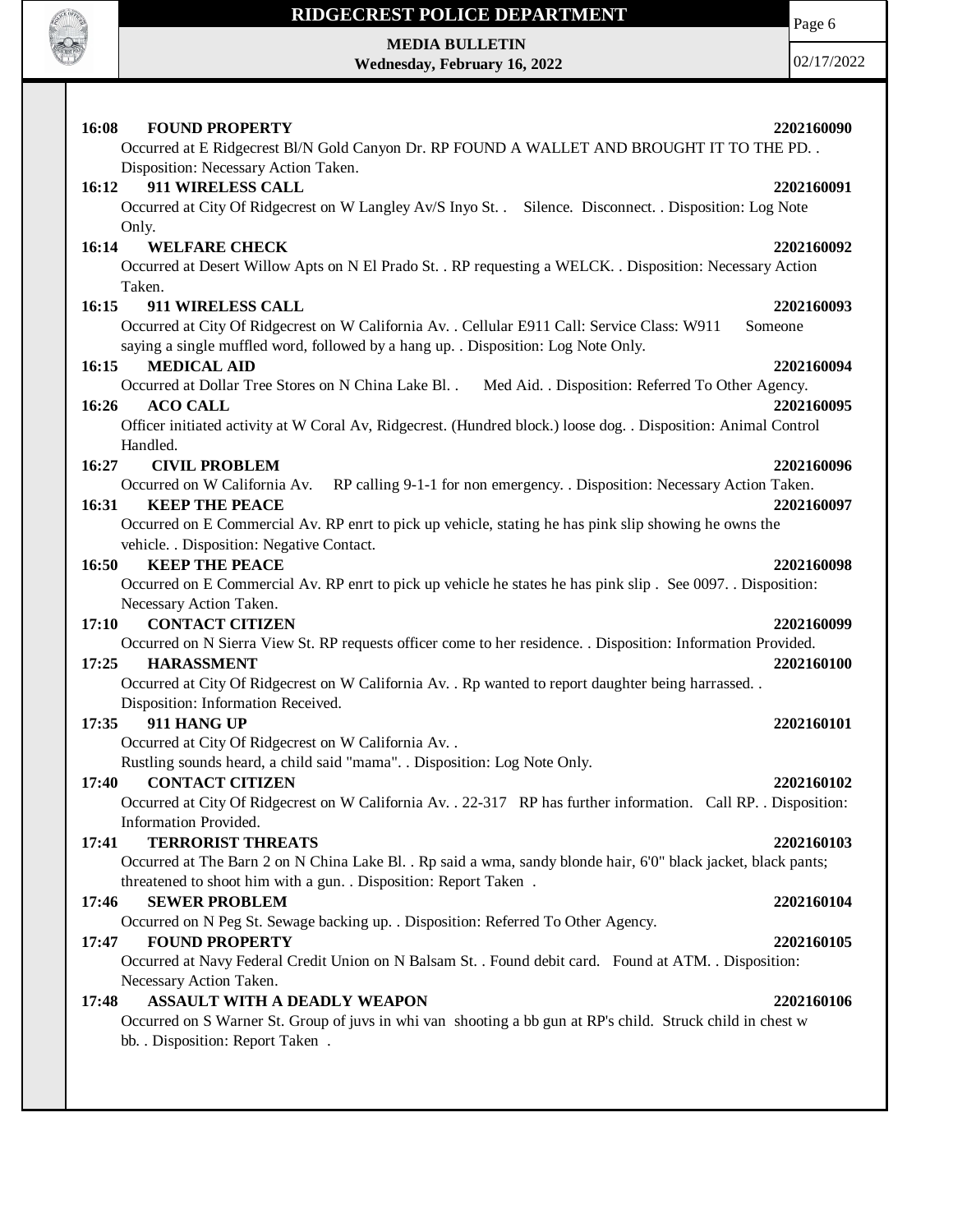

**MEDIA BULLETIN Wednesday, February 16, 2022** Page 7

| <b>HARASSMENT</b><br>17:48                                                                                     | 2202160107 |
|----------------------------------------------------------------------------------------------------------------|------------|
| Occurred at City Of Ridgecrest on W California Av. . Rp advised her juv daughter is being bullied by another   |            |
| juv xray. . Disposition: Information Provided.                                                                 |            |
| <b>PROWLER</b><br>17:58                                                                                        | 2202160108 |
| Occurred on S Warner St. (Hundred block.) WMA/gray beard/blk robe went through side gate into back yard        |            |
| . The subj was seen trying doors at several other houses first. . Disposition: Checks Ok.                      |            |
| 18:08<br>911 WIRELESS CALL                                                                                     | 2202160109 |
| Occurred on S Yorktown St. Cellular E911 Call: Service Class: WPH2 5 yr old playing with phone                 |            |
| Disposition: Log Note Only.                                                                                    |            |
| 18:23<br><b>DOMESTIC DISTURBANCE</b>                                                                           | 2202160110 |
| Occurred on S Lilac St. Male was 415 inside the residence. DV IR. . Disposition: Domestic Violence             |            |
| Documentation.                                                                                                 |            |
| 18:32<br><b>CONTACT CITIZEN</b>                                                                                | 2202160111 |
| Occurred on N Norma St. RP requests contact at his residence re a threat he received. Extra patrol req'd       |            |
| Disposition: Checks Ok.                                                                                        |            |
| <b>TRAFFIC STOP</b><br>20:05                                                                                   | 2202160112 |
| Officer initiated activity at N Balsam St, Ridgecrest. (Hundred block.). . Disposition: Warning (Cite/Verbal). |            |
| PETTY THEFT<br>20:11                                                                                           | 2202160113 |
| Occurred at Uso Building on W Ridgecrest Bl. . Service Class: VOIP WMA/6'1/dark hair/blk leather               |            |
| jacket/backpack/jeans stole a cell phone within past 10 minutes. Subj appeared unkempt, possibly homeless.     |            |
| Unfounded. Phone had been misplaced and was found. . Disposition: Unfounded.                                   |            |
| <b>MEDICAL AID</b><br>20:29                                                                                    | 2202160114 |
| Occurred on E Church Av. Cellular E911 Call: Service Class: WPH2 Med Aid. . Disposition: Assisted.             |            |
| <b>WELFARE CHECK</b><br>20:47                                                                                  | 2202160115 |
| Occurred on W Ward Av. RP requests welfare ck on ill friend, but does not know address. RP called back         |            |
| w/address. Friend is c4. . Disposition: Checks Ok.<br><b>MISSING JUV</b><br>21:36                              |            |
| Occurred on S Sunset St. HMJ/15/5'8/200/WHI SS TSHIRT/GRAY SWEATPANTS/VANS LEFT ON FOOT. .                     | 2202160116 |
| Disposition: Report Taken.                                                                                     |            |
| MISUSE OF 9-1-1<br>21:45                                                                                       | 2202160117 |
| Occurred at City Of Ridgecrest on W California Av. . Cellular E911 Call: Service Class: WPH2 Wanted to be      |            |
| forwarded to LAPD. . Disposition: Log Note Only.                                                               |            |
| <b>MEDICAL AID</b><br>21:52                                                                                    | 2202160118 |
| Occurred on N Sahara Dr. Cellular E911 Call: Service Class: W911 Ambulance Request. . Disposition: Referred    |            |
| To Other Agency.                                                                                               |            |
| 22:05<br>AUDIBLE ALARM/RP OTHER THAN ALARM CO                                                                  | 2202160119 |
| Occurred on N Balsam St. (Hundred block.) Loud alarm going off in the area. . Disposition: Quiet On Arrival.   |            |
| <b>BURGLARY ALARM</b><br>22:11                                                                                 | 2202160120 |
| Occurred at Pizza Factory on N Triangle Dr. . Commercial. . Disposition: Checks Ok.                            |            |
| <b>BE ON THE LOOKOUT</b><br>22:26                                                                              | 2202160121 |
| Occurred at City Of Ridgecrest on W California Av. Disposition: Log Note Only.                                 |            |
| <b>BE ON THE LOOKOUT</b><br>23:18                                                                              | 2202160123 |
| Occurred at City Of Ridgecrest on W California Av. Disposition: Log Note Only.                                 |            |
|                                                                                                                |            |
|                                                                                                                |            |